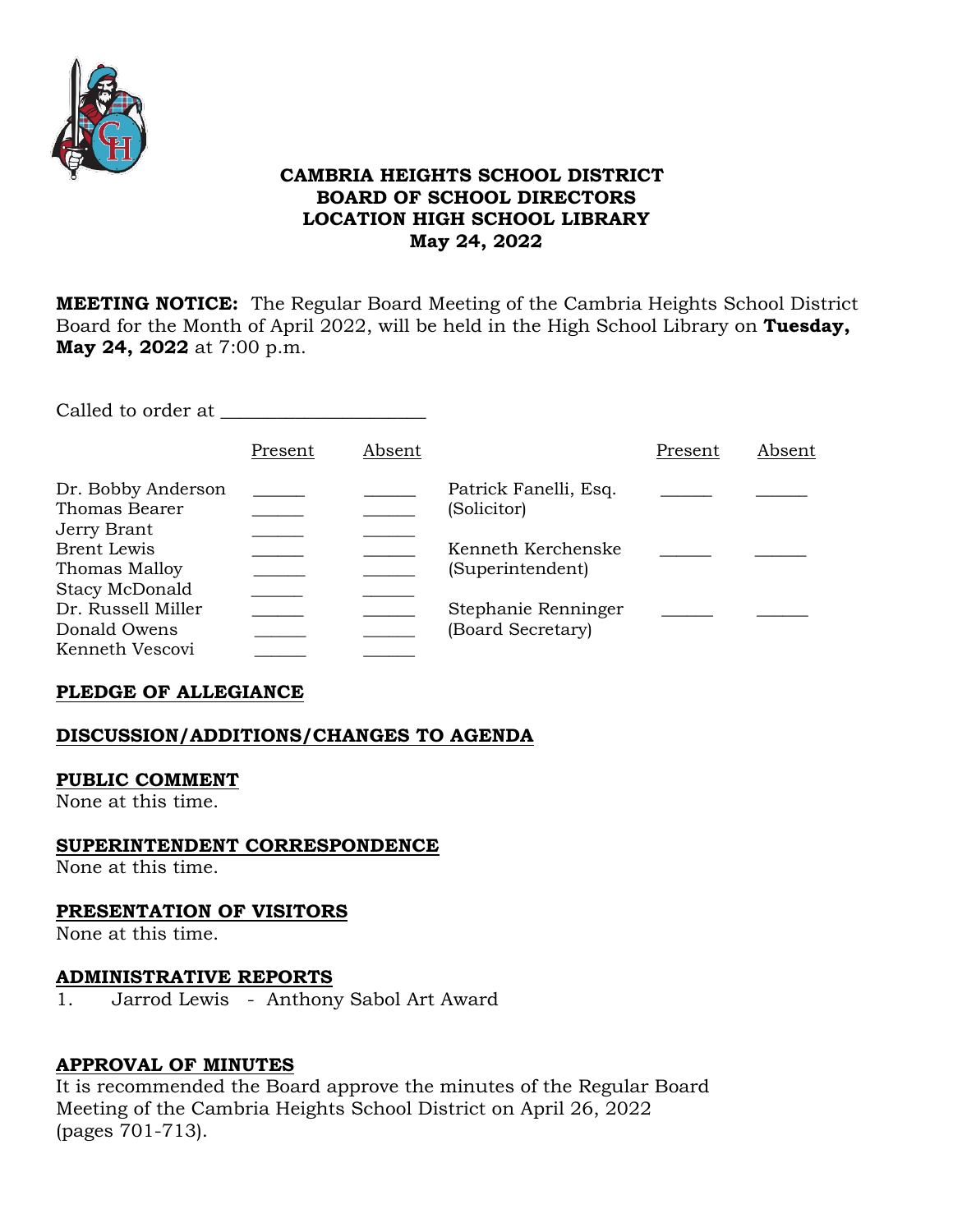### **SECRETARY/TREASURER'S REPORT**

- 1. It is recommended the Board accept the Secretary-Treasurer's Report for April 29, 2022 through May 13, 2022 (pages 714-759). Request approval to pay the bills for April 2022.
- 2. It is recommended the Board accept the C.H. High School and Middle School Activities Accounts for April 2022 (pages 760-761).

### **APPROVAL OF BILLS**

1. It is recommended the Board accept the expenditures to date for the Regular Program for the month of April 2022:

| Total bills for April 2022 are\$1,982,605.35        |  |
|-----------------------------------------------------|--|
| Total payroll for April 2022 are\$1,068,537.86      |  |
| Total expenditures for April 2022 are\$3,051,143.21 |  |

## **APPROVAL OF THE EMPLOYEE ATTENDANCE REPORT**

It is recommended the Board accept the Employee Absentee Reports for April 18, 2022 to May 13, 2022 as presented under separate enclosure.

## **COMMUNICATIONS**

None at this time.

### **REPORT OF COMMITTEES**

1. Budget and Finance.

### **UNFINISHED BUSINESS**

None at this time.

## **NEW BUSINESS**

### **ACTIVITIES**

- 1. It is recommended the Board ratify the decision of the Superintendent to approve the following Field Trip requests:
	- a. C.H. Senior class (approx. 70 students) to Hershey Park. (Separate Enclosure)
	- b. C.H.M.S. 8th grade (approx. 8 students) to the Curve Stadium. (Separate Enclosure)
	- c. C.H.H.S. Student Council (approx. 35 students) to Prince Gallitzin State Park, Glendale. (Separate Enclosure)
- 2. It is recommended the Board approve the following Field trip requests:
	- a. C.H.M.S. 7th/8th grade (approx. 40 students) to the Carrolltown Legion Park. (Separate Enclosure)
	- b. C.H.H.S. TSA class (approx. 6 students) to Dallas, TX. (Separate Enclosure)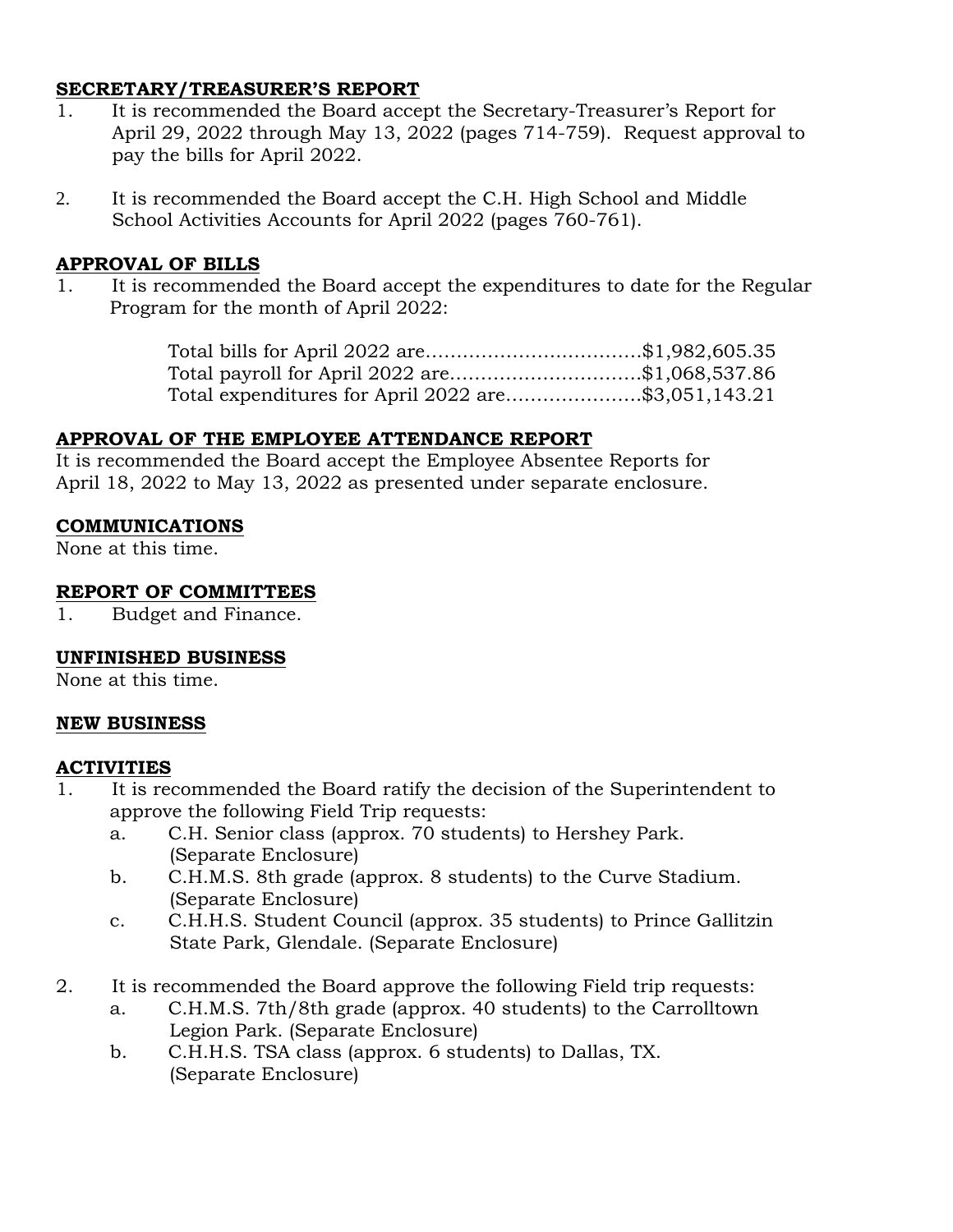- 3. It is recommended the Board ratify the decision of the Superintendent to approve the following Fundraiser requests:
	- a. TSA class to hold several fundraisers. (Separate Enclosure)
- 4. It is recommended the Board approve the following Fundraiser requests: a. FCA to hold paint up for home football games. (Separate Enclosure)
	- b. C.H. Senior class to hold several fundraisers. (Separate Enclosure)

## **ATHLETICS**

1. None at this time.

# **BUDGET AND FINANCE**

1. It is recommended the budget for the 2022-2023 school year be adopted. It is necessary for the Board to adopt a tax resolution. The tax resolution Recommended for the 2022-2023 school year is as follows: (Separate Enclosure)

| Tax millage on real estate (0 mill increase) | 67 mills |
|----------------------------------------------|----------|
| Per Capita Tax pertaining to Act 511         | \$5.00   |
| Per Capita Tax pertaining to School Code     | \$5.00   |
| Earned Income Tax                            | $.5\%$   |
| Real Estate Transfer Tax                     | $.5\%$   |

- 2. It is recommended the Board approve the 2022-2023 Homestead/Farmstead resolution. (Separate Enclosure)
- 3. It is recommended the Board approve the 2022-2023 proposed budget for the Admiral Peary Vocational Technical School. (Separate Enclosure)
- 4. Discussion of iPad Buyback program. (R. Skomra) (Separate Enclosure)
- 5. It is recommended the Board accept the low bids for heating oil. (Separate Enclosure)
- 6. It is recommended the Board approve the list of individuals to receive the Volunteer Service Tax Credit for the 2021-2022 school year. (Separate Enclosure)
- 7. It is recommended the Board approve the hourly salary of \$10.00/hour for substitute secretaries and paraeducators effective July 1, 2022.

# **BUILDING AND GROUNDS**

- 1. It is recommended the Board ratify the decision of the Superintendent to approve the following applications for Use of Facilities:
	- a. C.H. Girls Volleyball to use the H.S. gym and M.S. gym. (Separate Enclosure)
	- b. C.H. Baseball Boosters to use the H.S. Cafeteria. (Separate Enclosure)
	- c. Cambria County Allstars basketball to use the H.S. gym. (Separate Enclosure)
	- d. C.H.M.S. Student Government to use the M.S. room #2116/M.S. gym/ M.S. Related Arts Hallway. (Separate Enclosure)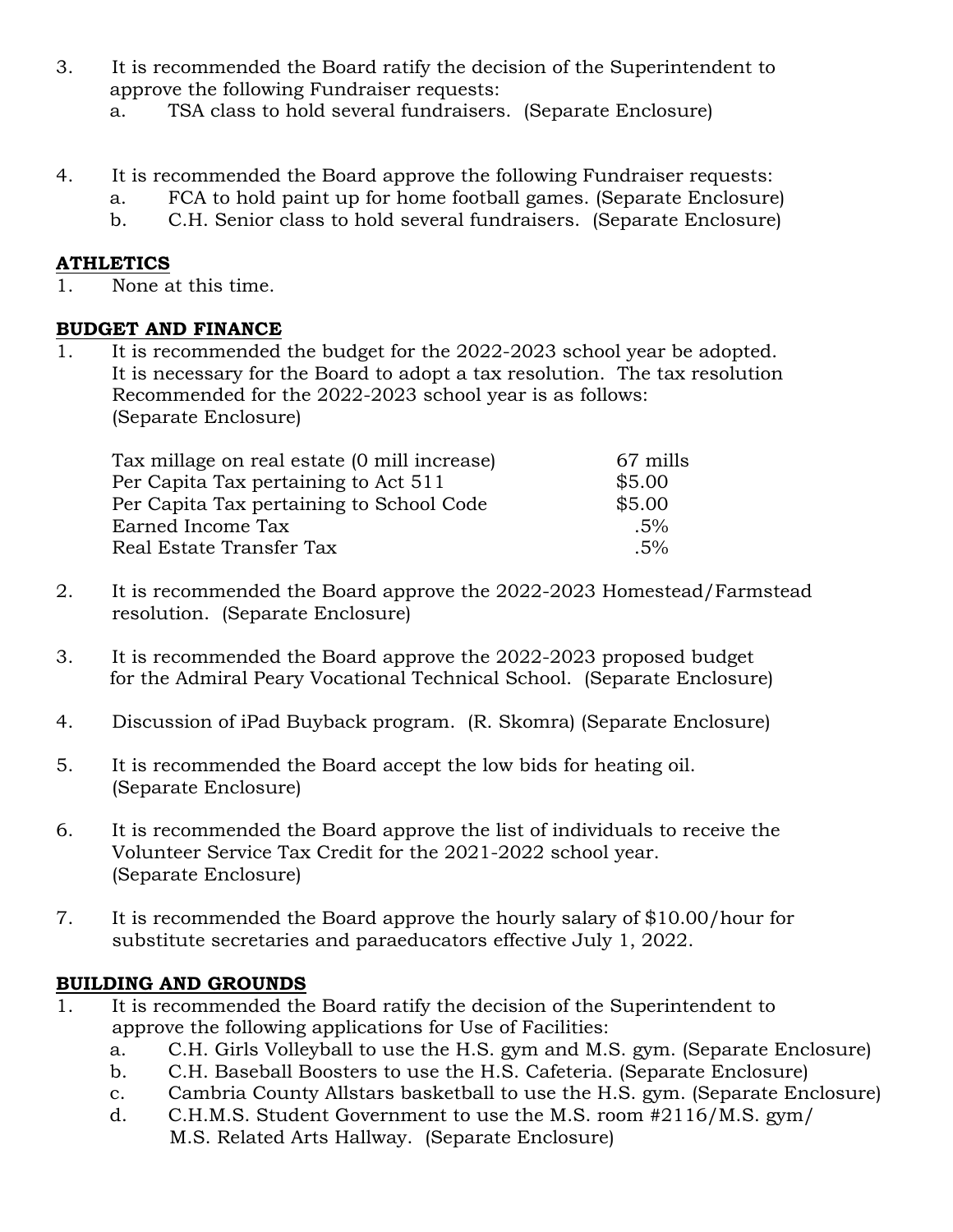- e. C.H. Boys/Girls/JH Track to use the H.S. Track. (Separate Enclosure)
- f. C.H.E.S. Wrestling to use the H.S. Cafeteria/Gym. (Separate Enclosure)
- g. C.H. TSA class to use the H.S. Multi-purpose room. (Separate Enclosure)
- h. C.H. Boys Soccer to use the H.S. Turf field on various dates. (Separate Enclosure)
- i. C.H. Football to use the H.S. Turf Field on various dates. (Separate Enclosure)
- j. C.H.H.S. Music Department to use the H.S. Multi-Purpose Room/ H.S. C#110 and C#113/Rear Parking Lot (2 dates). (Separate Enclosure)
- k. C.H. Boys Basketball to use the H.S. Gym on various dates. (Separate Enclosure)
- 2. It is recommended the Board approve the following applications for Use of Facilities:
	- a. C.H. Girls Varsity Basketball to use the H.S. gym on various dates. (Separate Enclosure)
	- b. C.H. Jr. High Boys Basketball to use the H.S. Multi-Purpose Room/ M.S. Gym on various dates. (Separate Enclosure)
	- c. ACRP to use the E.S. conference rooms/M.S. Library. (Separate Enclosure)
	- d. C.H. Girls Varsity Soccer to use the H.S. Turf field (2 dates) (Separate Enclosure)
	- e. C.H. Cross Country to use the Cross Country course/Field House Weight room/Restrooms on various dates. (Separate Enclosure)
	- f. C.H. Jr. High Boys Basketball to use the H.S. gym on various dates. (Separate Enclosure)
	- g. C.H.H.S. Music Department to use the H.S. Multi-Purpose room/H.S. Room #C110 and #C113/Rear Parking lot on various dates. (Separate Enclosure)
- 3. Update on projects. (D. Thomas)

## **CAFETERIA**

1. It is recommended the Food Service Operating Statement from April, 2022 be approved. (Separate Enclosure)

## **CURRICULUM**

1. It is recommended the Board approve the Comprehensive Plan for public review.

## **MISCELLANEOUS**

- 1. It is recommended the Board approve the Sapphire Data Mining Module for the district. (R. Skomra) (Separate Enclosure)
- 2. It is recommended the Board approve the Transportation Plan between Cambria County Children and Youth Service and the Cambria Heights S.D. (Separate Enclosure)
- 3. It is recommended the Board approve the Extended School Year (ESY)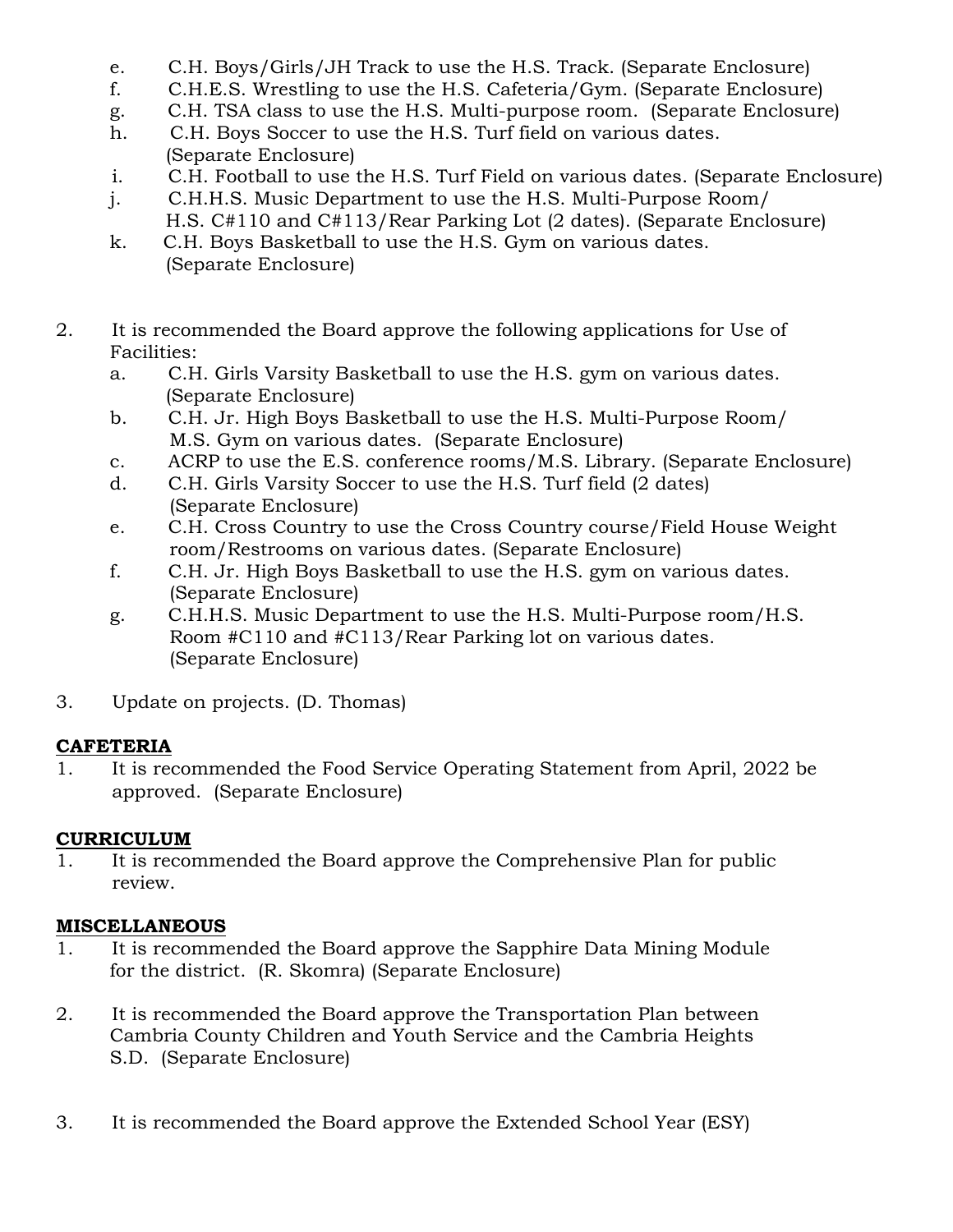Agreement for the ASD classroom Center for Achievement at ACRP for 2022. (Separate Enclosure)

- 4. It is recommended the Board approve the College in High School program cooperative agreement with St. Francis University and C.H.S.D. (Separate Enclosure)
- 5. It is recommended the Board approve the agreement with the Cambria County Drug and Alcohol Program for the purchase of vape detectors in the middle and high school buildings.
- 6. Discussion of blinking light/school signage for the school zone.
- 7. It is recommended the Board approve the three (3) year agreement with St. Francis University Student Nursing program and the Cambria Heights S.D. from 2022 - 2023 through 2024-2025 school years. (Separate Enclosure)
- 8. It is recommended the Board approve the Extended Family Programs, Inc. 2022-2023 Agreement. (R. Diamond) (Separate Enclosure)

# **POLICIES**

- 1. It is recommended the Board approve the following Policies as the Second Reading:
	- a. Section: 200 Pupils #218 Student Discipline #220 Student Expression/Dissemination of Materials #227 Controlled Substances/Paraphernalia #237 Electronic Devices (Separate Enclosure)

Section: 800 - Operations #808 Food Services with Attachment (Separate Enclosure)

b. First Reading: Section: 200 - Pupils #222 Tobacco and Vaping Products (Separate Enclosure)

# **PROFESSIONAL LEAVE**

- 1. It is recommended the Board ratify the decision of the Superintendent to approve the following Professional Leave requests:
	- a. Special Ed. Supervisor to Franklin Regional S.D. (Separate Enclosure)
	- b. Secretary to Johnstown, PA. (Separate Enclosure)
- 2. It is recommended the Board approve the following Professional Leave request:
	- a. Principal to IU08 Bedford Springs. (Separate Enclosure)